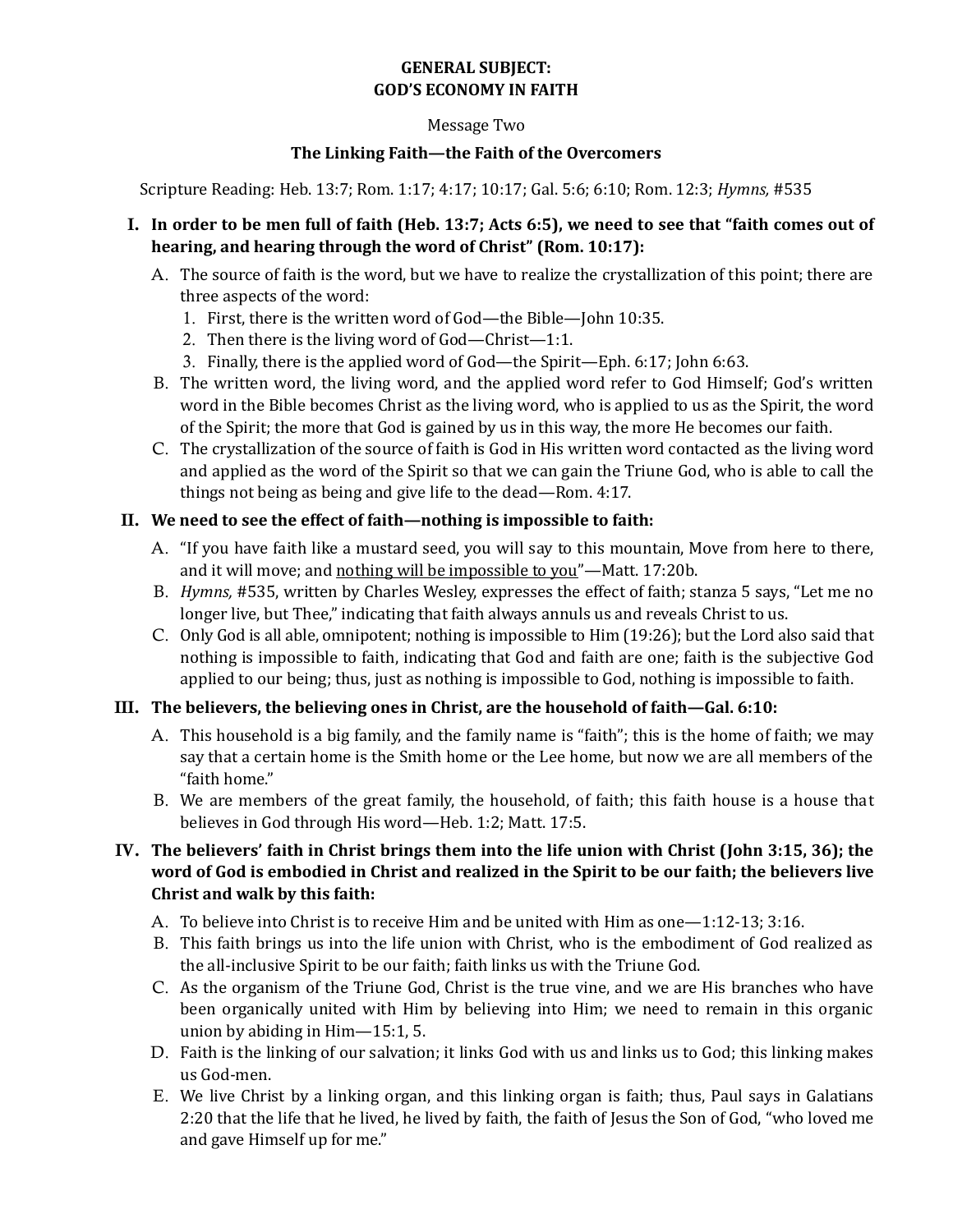- F. When we call upon the Lord by saying, "O Lord Jesus, I love You," He becomes the faith imparted into us so that we spontaneously live Him by this faith; living faith operates through our love for the Lord (5:6); He Himself as the faith becomes our faith, and this is the linking organ to link us to the unlimited, infinite Christ.
- G. By just speaking a simple word to the Lord in conversation with Him out of our love for Him and by a little calling on the Lord, we are infused with Him; the infusing of Christ into us causes us to have Him as our faith, which is the linking organ that links us with Him; this is the way to live Christ—Phil. 4:6, 12.
- H. We believers walk by faith, by our unseen God, not by sight; this faith links us all the time to our wonderful God—2 Cor. 5:7; Heb. 11:27; 1 Pet. 1:8.
- I. To walk by faith means that our walking is linked with God; in Luke 18 the Lord indicated that we also suffer persecution by faith; in Luke 18:8 the Lord said, "When the Son of Man comes, will He find faith on the earth?"—this means we have to suffer all the persecutions by faith.
- V. **The way to receive such a linking faith is to contact its source, the processed and consummated God, by calling on Him, praying to Him, pray-reading His word, and musing on His word; this faith links us with God and imparts, transfuses, God into us; then we will become men of faith—Heb. 4:16; Rom. 10:12-13; 2 Tim. 2:22; Eph. 6:17-18; Psa. 119:15 and footnote 1:**
	- A. This faith links us with God and imparts, transfuses, God into us to become our living faith; this is the faith of the believers in its progressing stage.
	- B. The initial stage of faith is the faith that comes from the hearing of the word; the Spirit was installed into us through the hearing of the word; now this Spirit, or this faith, which has been installed into us, stays within us and grows—Rom. 10:17; 12:3.
	- C. Romans 1:17 says that "the **righteous** shall have **life** and live by **faith**"—this verse reveals that the structure of the gospel of God is the righteousness of God, the life of Christ, and the faith of the believers; this verse can also be considered as the banner of God's eternal economy—Hab.  $2:2-4.$
	- D. To have life by faith is the initiation; to live by faith is the going on, the progressing stage of faith; faith in the second stage, the progressing stage, is the linking faith that comes to us through our contacting the Triune God.
	- E. If you contact God, faith grows in you, which means that God increases in you; we all have the same faith in quality, but the quantity of faith we have depends upon how much we contact the living God so that we may have Him increased in us; when God increases in us, the linking faith in the second stage grows in us—cf. Col. 2:19.

# VI. **Romans 12:3 says, "Not to think more highly of himself than he ought to think, but to think so as to be sober-minded, as God has apportioned to each a measure of faith":**

- A. To think more highly of ourselves than we ought to think without a sober mind annuls the proper order of the Body life; God gave us the same faith in quality but not in quantity; the matter of quantity depends upon how we grow; if we grow today as the apostle Paul grew, the portion of faith we receive will be greatly enlarged.
- B. God first allotted faith to us in quality, and then He apportioned it in quantity; what kind of faith we have depends upon God's allotment; how much faith we have depends upon God's apportioning.
- C. God's apportioning depends upon our attitude; if we are not sober-minded, God would not increase His apportioning of faith to us, and He probably would even decrease it—cf. Luke 1:53; Matt. 5:3.
- VII. **Faith is the indicator of the believers' life in the enjoyment of the Divine Trinity—1 Thes. 1:3, 5, 7-8; Rom. 1:8:**